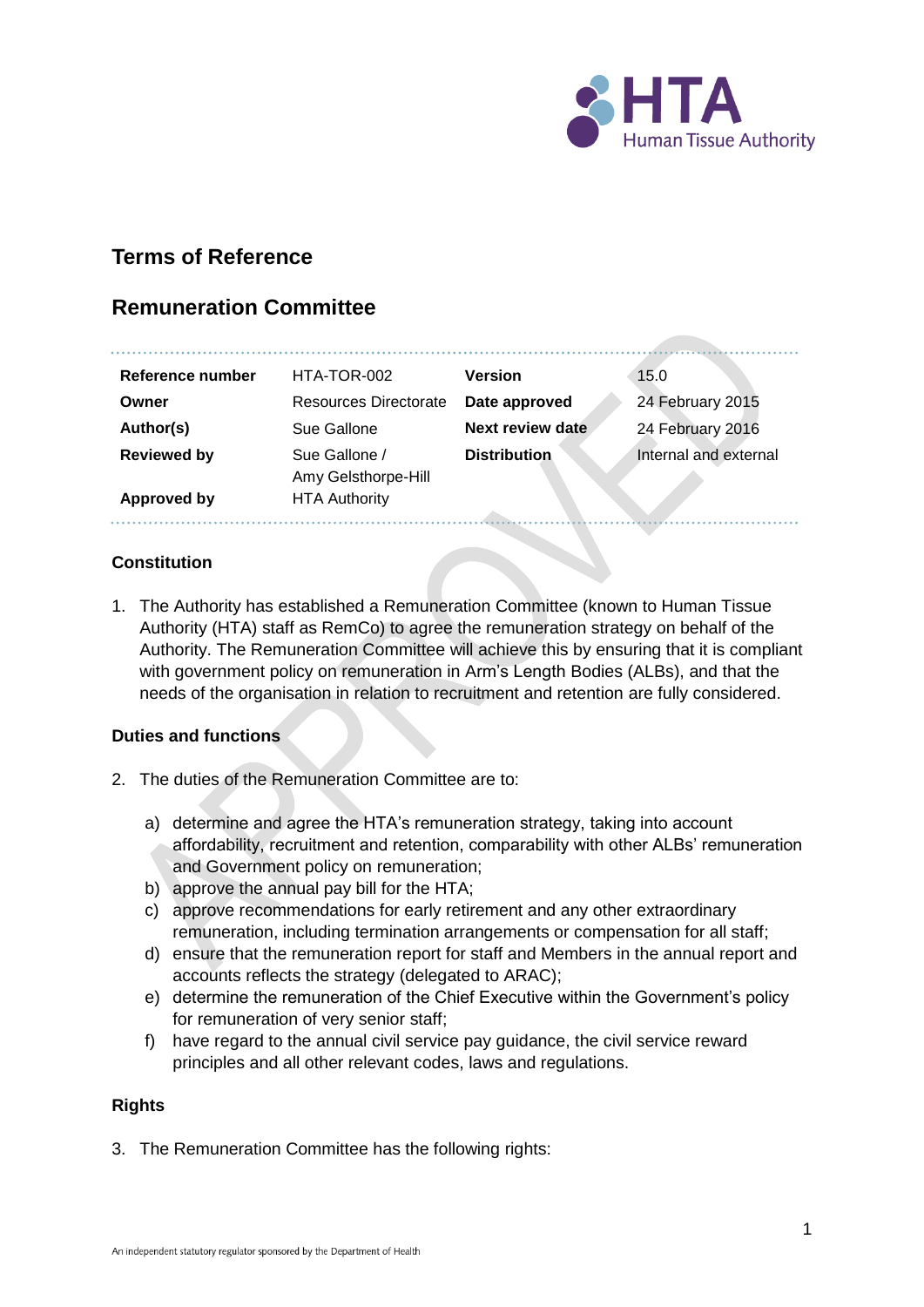- a) it may commission independent specialist advice at the expense of the HTA, subject to budgets agreed by the Authority;
- b) it will be consulted in advance on the procurement of any external advice being sought on its behalf;
- c) it may secure the attendance of outsiders with relevant experience and expertise in order to discharge its responsibilities.

## **Information requirements**

4. The Remuneration Committee will be provided with information about pay award proposals and any other papers deemed necessary for each meeting.

## **Reporting to the Authority**

5. The Remuneration Committee will formally report back (either verbally or in writing) to the Authority after each meeting.

## **Reviewing effectiveness**

6. The Remuneration Committee will draw on the National Audit Office's [self-assessment](http://www.nao.org.uk/wp-content/uploads/2012/10/Self_Assessment_Checklist.pdf)  [checklist for Audit Committees](http://www.nao.org.uk/wp-content/uploads/2012/10/Self_Assessment_Checklist.pdf) as appropriate in order to undertake annual reviews of its own effectiveness and agree actions for improvement. The Remuneration Committee will report the results of the review to the Authority.

#### **Recruitment and membership**

- 7. The Remuneration Committee will be chaired by the Authority Chair.
- 8. The Remuneration Committee will be made up of no fewer than three, and no more than five, other Authority Members.
- 9. At least one Authority Member, who is not the Chair, must be a member of both the Remuneration Committee and the Audit and Risk Assurance Committee.
- 10. Recruitment of Authority Members to the Remuneration Committee will be through 'expressions of interest' with personal statements in application. The applications will be reviewed by the Chair and the Chief Executive, who will decide on the appointments. Should an insufficient number of expressions of interest be received to fill an available role, the Authority Chair will appoint the Member who has the most appropriate skills and experience to the role.
- 11. Remuneration Committee members will be appointed for a set term of three years, which will not exceed their tenure as Authority Members. This term may be extended in accordance with business need.
- 12. Members of the Remuneration Committee must disclose the existence and nature of any personal or material interest before the discussion of that interest at any meeting. They must be free of any relationship that may compromise their independence or interfere with the exercise of their judgement.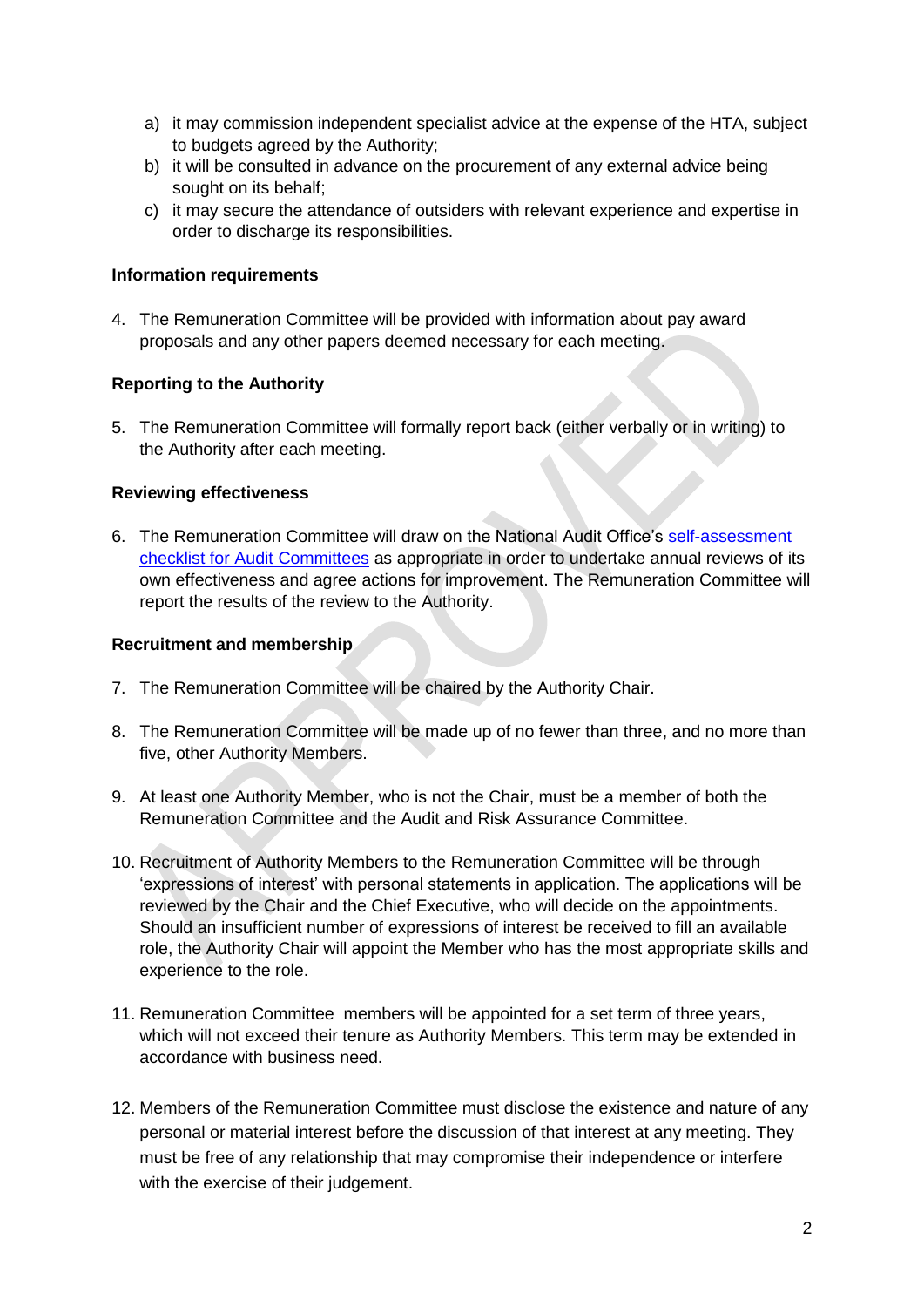## **Attendance**

- 13. A minimum of two members of the Remuneration Committee (excluding the Chair) will be present for the meeting to be deemed quorate.
- 14. Committee members will be expected to attend every meeting. If a member is not able to attend a meeting they must provide apologies to the Secretary in advance of the meeting. If a member does not attend more than two consecutive meetings the Chair will arrange a meeting with the member to discuss their attendance and whether they wish to continue their membership of the Committee.
- 15. Authority Members who are not members of the Remuneration Committee have the right of attendance. Authority Members attending meetings will be entitled to speak with the permission of the Chair of the meeting, but in no case will they be entitled to vote.
- 16. The Chief Executive, the Director of Resources and the Human Resources Manager will attend meetings of the Remuneration Committee, except when matters relating to their own remuneration are under consideration.
- 17. The Remuneration Committee may ask any or all of those who normally attend but who are not members to withdraw to facilitate open and frank discussion of particular matters.

## **Frequency of meetings**

- 18. The Remuneration Committee will meet at least once per calendar year. These meetings will be scheduled to ensure that deadlines relating to remuneration are met and to facilitate timely reporting to the Authority.
- 19. The Chair of the Remuneration Committee may convene additional meetings as they deem necessary.
- 20. The Accounting Officer or the Authority may ask the Remuneration Committee to convene further meetings to discuss particular issues on which the Committee's advice is sought.

## **Secretariat responsibilities**

- 21. The Human Resources Manager will have secretariat responsibility for the Committee.
- 22. The agenda, minutes from the previous meeting and any meeting papers for consideration will be distributed to the group one week before each meeting.
- 23. Minutes and action points from each meeting will be circulated as soon as possible, within one month of the meeting. Members will be required to provide any comments on accuracy of the minutes by email. This will ensure the key areas of discussion and action points are captured accurately.